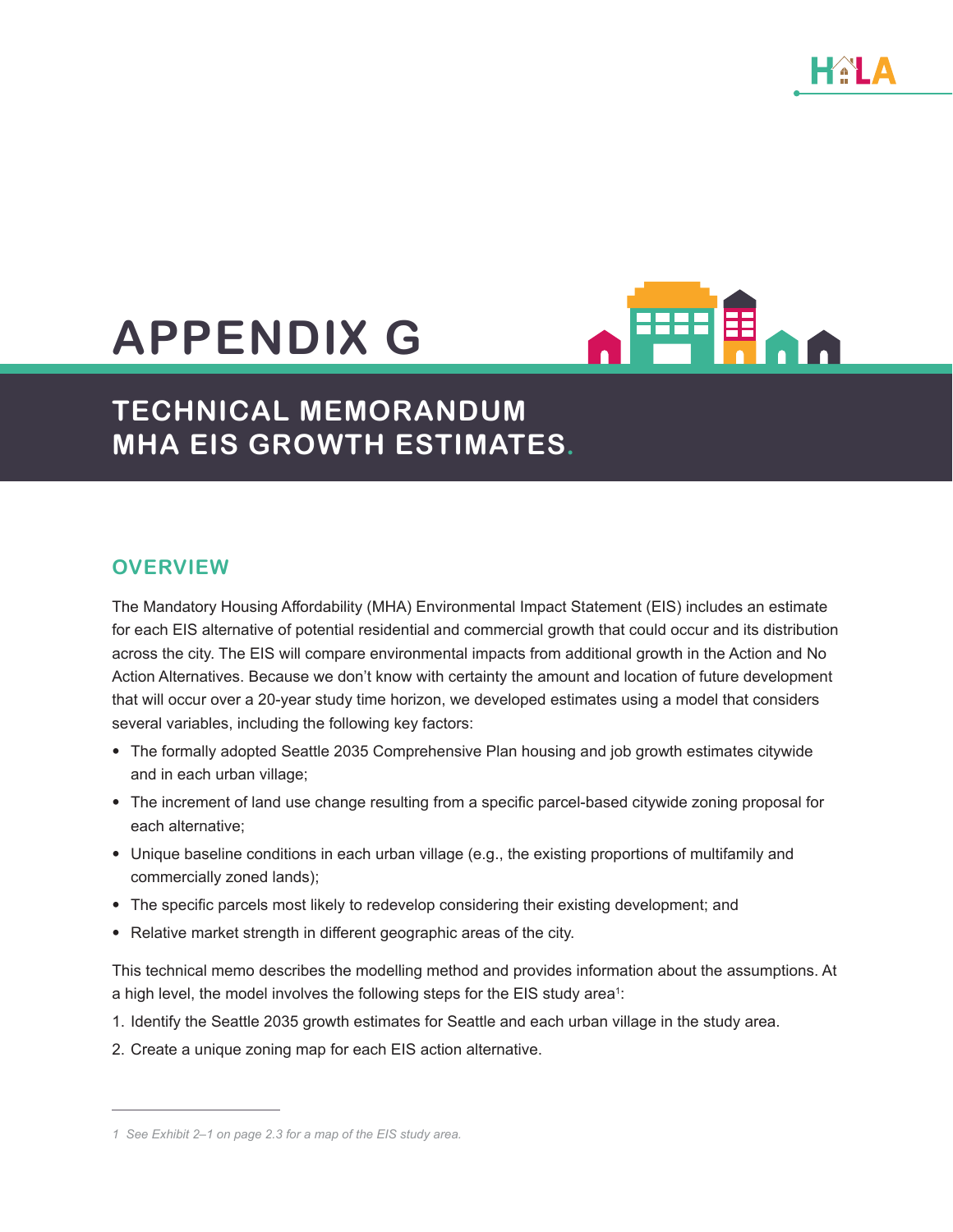

- 3. Identify the parcels where redevelopment could potentially occur in the future.
- 4. Calculate the increase in development capacity for urban villages between existing zoning and the EIS action alternative zoning maps.
- 5. Estimate overall housing and job growth for urban villages under each EIS alternative.
- 6. Estimate MHA affordable housing production for urban villages based on the alternative growth estimates.
- 7. Assign the urban village housing and job growth estimates to parcel locations.

#### **SEATTLE 2035 GROWTH ESTIMATES**

To estimate potential growth under each EIS alternative, we began with the minimum estimates for future housing and job growth in each urban village in the [Seattle 2035 Comprehensive Plan](http://www.seattle.gov/dpd/cs/groups/pan/@pan/documents/web_informational/p2580242.pdf). Adopted in 2016, these 20-year growth estimates are based on statewide population forecasts from the Washington State Office of Financial Management (OFM) and reflect policy guidance from regional and countywide growth management plans. By 2035, Seattle's comprehensive plan anticipates growth of 120,000 new residents, 70,000 net new housing units, and 115,000 jobs. The urban village growth estimates in Seattle 2035 represent the minimum growth the City must plan for and identify a distribution of those new housing units and jobs throughout the city. As part of the Seattle 2035 planning process, the City also conducted a sensitivity analysis that considered growth of 100,000 net new housing units. These adopted growth estimates are the product of extensive review, including formal adoption by the Seattle City Council and approval by the Washington State Department of Commerce.

The Seattle 2035 growth estimates consider several factors, including land use constraints in urban villages, the proportion of growth expected for different types of urban villages, physical factors such as transportation infrastructure, and historical growth patterns. The EIS model incorporates the amount and location of housing and job growth estimated in Seattle 2035 but adjusts the comprehensive plan estimates upward to acknowledge the possibility of additional growth resulting from zoning changes to implement MHA. By building on the comprehensive plan growth estimates, the many assumptions and analyses that informed the Seattle 2035 planning process are integrated into the estimation of additional growth due to MHA implementation.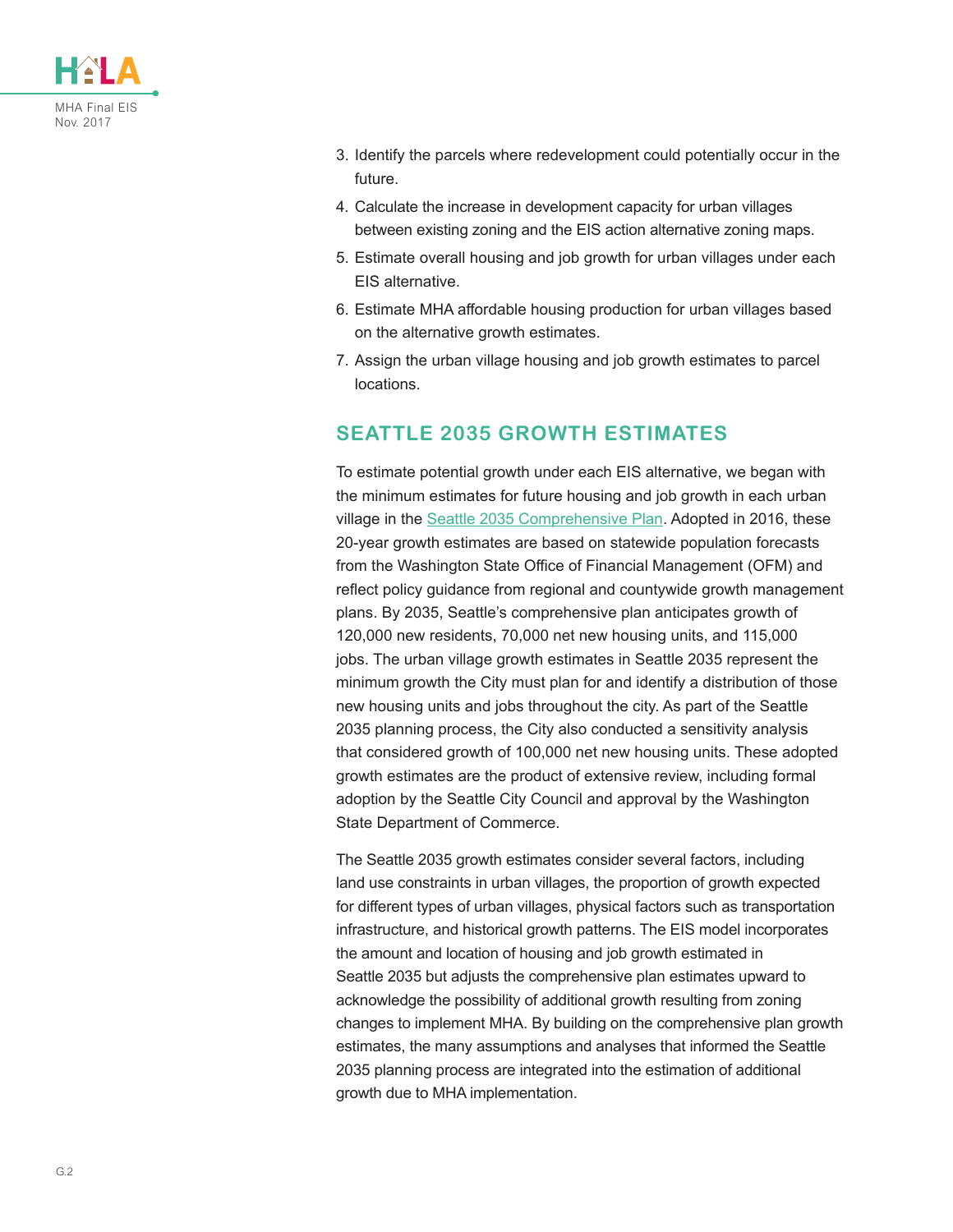

#### **MHA ZONING MAPS FOR EIS ALTERNATIVES**

For each action alternative in the MHA EIS, we developed a specific zoning proposal. Using GIS, we created a citywide zoning map for all parcels in the study area in Alternative 2 and Alternative 3 showing specific zoning changes to implement MHA. (See Chapter 2 for a full discussion of the EIS alternatives and how they vary.) Each alternative's map identifies the zoning designation and parcel square footage for all specific zoning changes where MHA requirements would apply.

#### **IDENTIFY POTENTIAL REDEVELOPMENT PARCELS**

To estimate growth under each EIS alternative, we need to know where development could theoretically occur in the future. To identify these places, we used the City's analytical model that estimates development capacity citywide and in designated urban villages. Development capacity is an estimate of how much new development could occur theoretically over an unlimited time period. It represents the difference between the buildings and uses that exist today and the likely amount that could be built according to zoning regulations.

The City's development capacity model follows a method used by all jurisdictions in King County. First, the model identifies which vacant and underdeveloped parcels could be available for development.

Second, the model estimates the type of development likely to occur on that parcel based on zoning. Lastly, the model calculates the difference between potential and existing development. The analysis uses several specific assumptions about development in Seattle's various zones to identify the parcels considered likely to redevelop. We outline the most salient assumptions below. For a full discussion of methods and assumptions, see [Appendix 2 in this Development Capacity report](http://www.seattle.gov/dpd/cs/groups/pan/@pan/documents/web_informational/p2182731.pdf#page=13).

1. To identify underdeveloped parcels that could be redeveloped, the model generally compares the current level of development on a parcel with the level that current zoning allows or proposed zoning would allow. When the difference between these levels exceeds a given threshold, the model considers the parcel susceptible to redevelopment. Depending on the type of land use, this threshold is either ratio of existing residential units to potential residential units, existing building floor area to potential building floor area, or the value of buildings on the parcel to its assessed land value.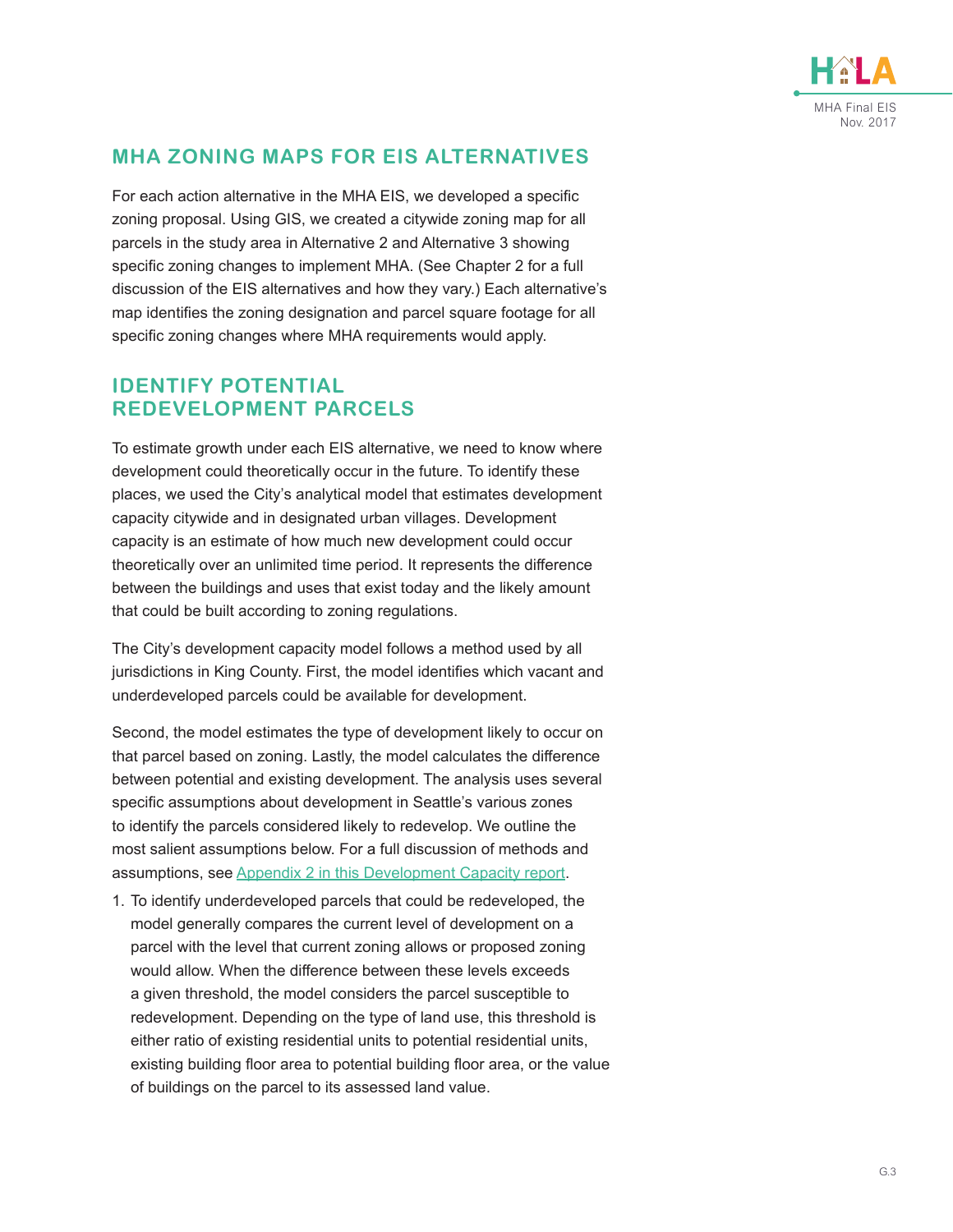

- 2. Seattle has several mixed-use zones that allow both residential and commercial development. To estimate development capacity, the model applies an "observed" ratio assumption to each parcel based on the average split of residential and commercial floor area in new construction over the last ten years for each mixed-use zoning category. We apply the assumption to every parcel in that zoning category. In the EIS model, we used the same ratios from the City's previous development capacity analyses. For new MHA zones, we used the same ratio as the existing zone, i.e., the same ratio applies to an existing NC-40 zone and an NC-55 zone under MHA.
- 3. The calculation of development capacity is based largely on floor area ratio (FAR) limits for each zone. The City's development capacity model uses observed FARs (i.e., calculations of FARs from actual historical development projects in each zone) rather than the maximum FARs contained in the Land Use Code.2 However, because we cannot create "observed" FARs for a set of proposed zones that do not yet exist anywhere in Seattle, we have calculated the change in development capacity in each EIS alternative based on the difference in existing and proposed code-maximum FARs. See Appendix 6 for detail on FAR assumptions.
- 4. Seattle's Lowrise (LR) zones have different FAR limits for different housing types. For example, the maximum FAR limit for a townhouse development is different than the maximum for an apartment development. Because we cannot predict the type of housing development parcel by parcel in Lowrise zones, the City's development capacity model typically uses a "blended" FAR limit that comprises a weighted average of the various observed FARs in each Lowrise zone. To analyze the change in development capacity in each EIS alternative, we must use corresponding blended FARs for MHA zones. To account for the possibility that a larger portion of Lowrise development under MHA is apartments rather than townhouses or rowhouses, we increased the weighting of the highest FAR limit for each Lowrise zone in the action alternatives.
- 5. In each action alternative, many parcels currently zoned Single Family Residential are proposed to be rezoned to Residential Small Lot (RSL), where the proposed FAR limit is 0.75. To identify where redevelopment is possible, the capacity model relies on a redevelopment threshold for every zone, calculated as ratio of existing to potential development for each zone. For RSL zones, we assumed that only those parcels

*<sup>2</sup> This is compliance with comprehensive planning policy outlined in the Growth Management Act (GMA).*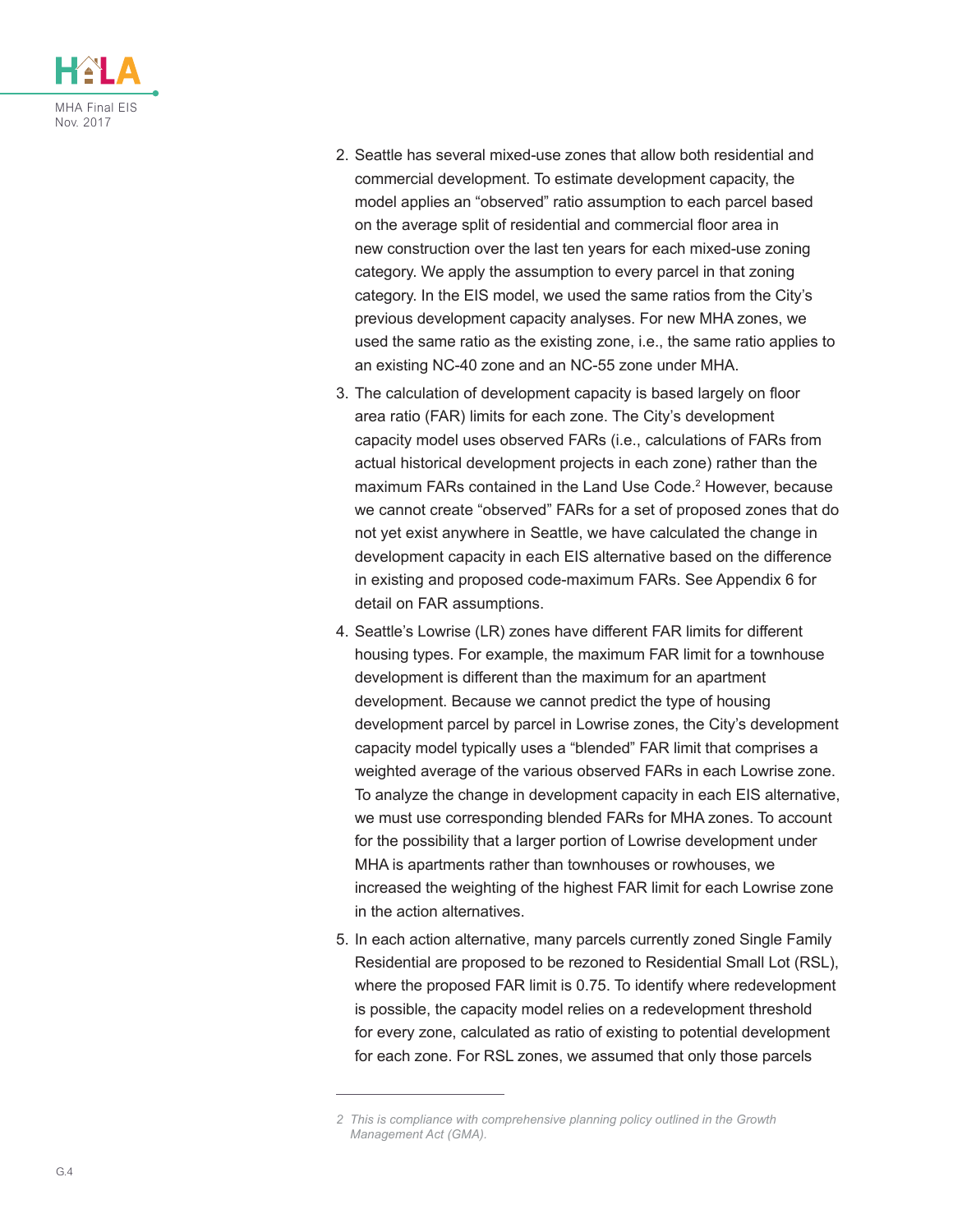

where the existing FAR (i.e., the ratio of floor area in existing structures to the size of the parcel) is at most 0.375 would be identified as redevelopable. This is a higher threshold than other multifamily zones (i.e., it assumes redevelopment is possible on a larger number of parcels). Above this threshold, the largest new development allowed under RSL zoning would be less than twice the size of existing development. Due to the high value of the existing development, it is unlikely that demolition of the existing structure and redevelopment of a slightly larger structure would be profitable in most cases.

With these assumptions, the model identified the parcels susceptible to redevelopment based on existing zoning. For several reasons, we assume that the parcels identified using the City's development capacity model as most likely to redevelop under existing zoning are the best available estimation of the parcels that would be most likely to redevelop after zoning changes to implement MHA.<sup>3</sup> One reason is that MHA implementation involves both increases in development capacity (which add value to property owners) and a mandatory contribution to affordable housing (which adds a cost to new development). MHA requirements are proposed to be set so that the value of additional development capacity offsets, at least to some extent, the additional cost of the affordable housing payment or performance amount. To achieve this, we have proposed three tiers of MHA payment and performance amounts and proposed to apply higher MHA requirements for larger increases in development capacity. An [MHA economic feasibility analysis](http://www.seattle.gov/Documents/Departments/HALA/Policy/2016_1129 CAI HALA Economic Analysis Summary Memorandum.pdf) concluded that, after MHA requirements and the proposed zoning increases, development on a particular site in some cases is feasible and in other cases is infeasible. Additionally, the study found that, in most cases, factors aside from the MHA requirement are a bigger determinant of a potential development's feasibility than the MHA requirement. Therefore, the analysis of all EIS alternatives includes these parcels.

However, we also recognized that certain zoning changes could, in some cases, make development possible on a parcel that wasn't identified as susceptible to redevelopment under existing zoning. For this reason, for all parcels that would receive an increase of more than one zoning category, we compared current development to potential development based on the proposed MHA zoning standards. These larger zoning changes are identified with an (M1) or (M2) suffix in the zone name, and higher tiers of MHA requirements apply to development in these

*<sup>3</sup> For parcels currently zoned Single Family Residential, we used the MHA zoning for each alternative to determine if a parcel is likely to redevelop.*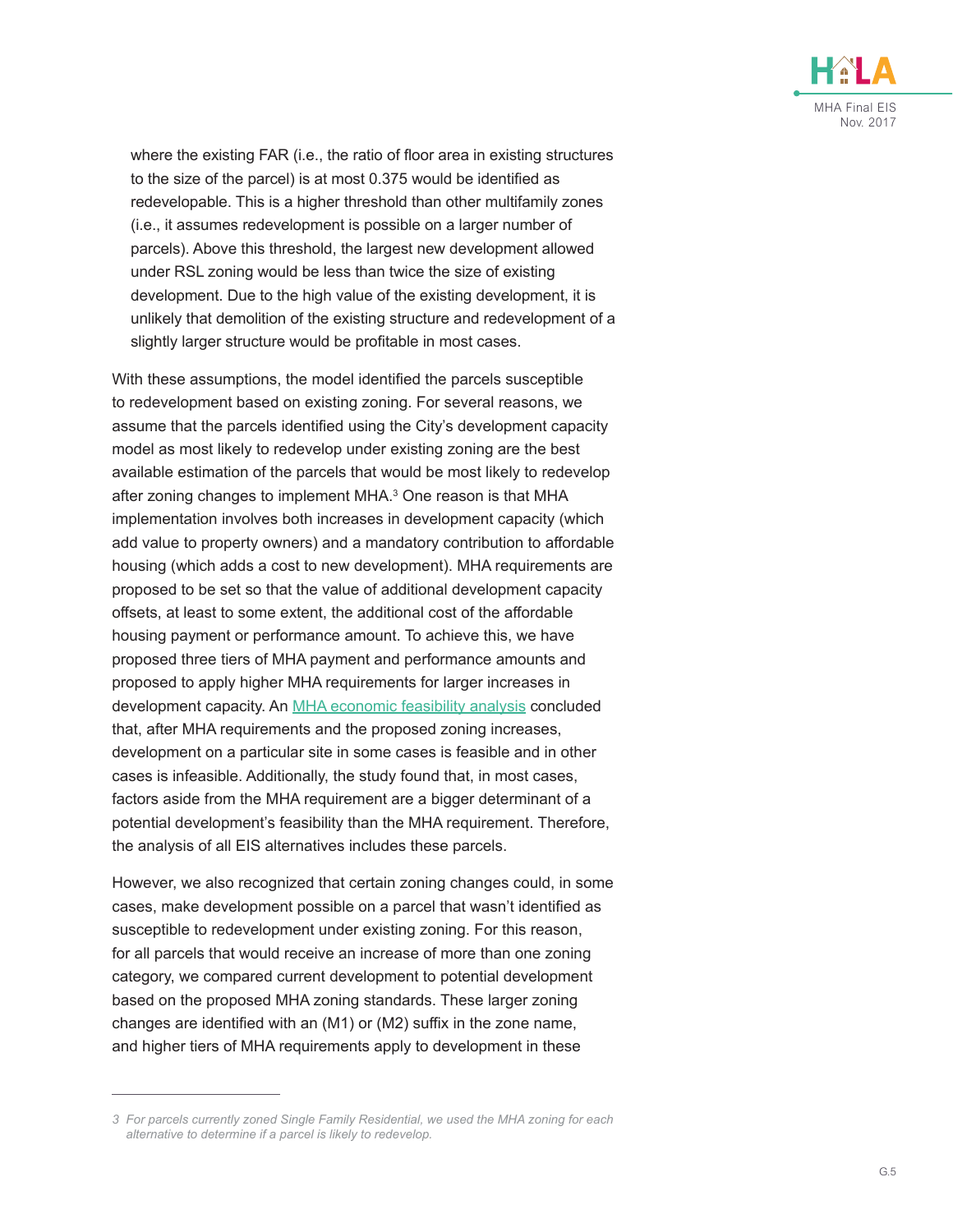

zones. For example, consider a parcel with Lowrise 1 zoning today and Lowrise 3 (M1) zoning in an EIS alternative. Depending on its existing buildings, the parcel may not show up in the City's model as susceptible to redevelopment based on existing zoning. But for all parcels in (M1) and (M2) zones, we included in our analysis those redevelopment parcels meeting the model's thresholds based on the proposed zoning standards, irrespective of the higher MHA requirements in these zones.

#### **CALCULATE THE INCREASE IN DEVELOPMENT CAPACITY**

After determining the potential redevelopment parcels, we calculated the increase in development capacity based on the proposed MHA zoning designations in Alternative 2 and Alternative 3. For all redevelopment parcels, we calculated the difference between potential development under existing zoning standards and under the proposed MHA zoning





*Source: City of Seattle, 2017.*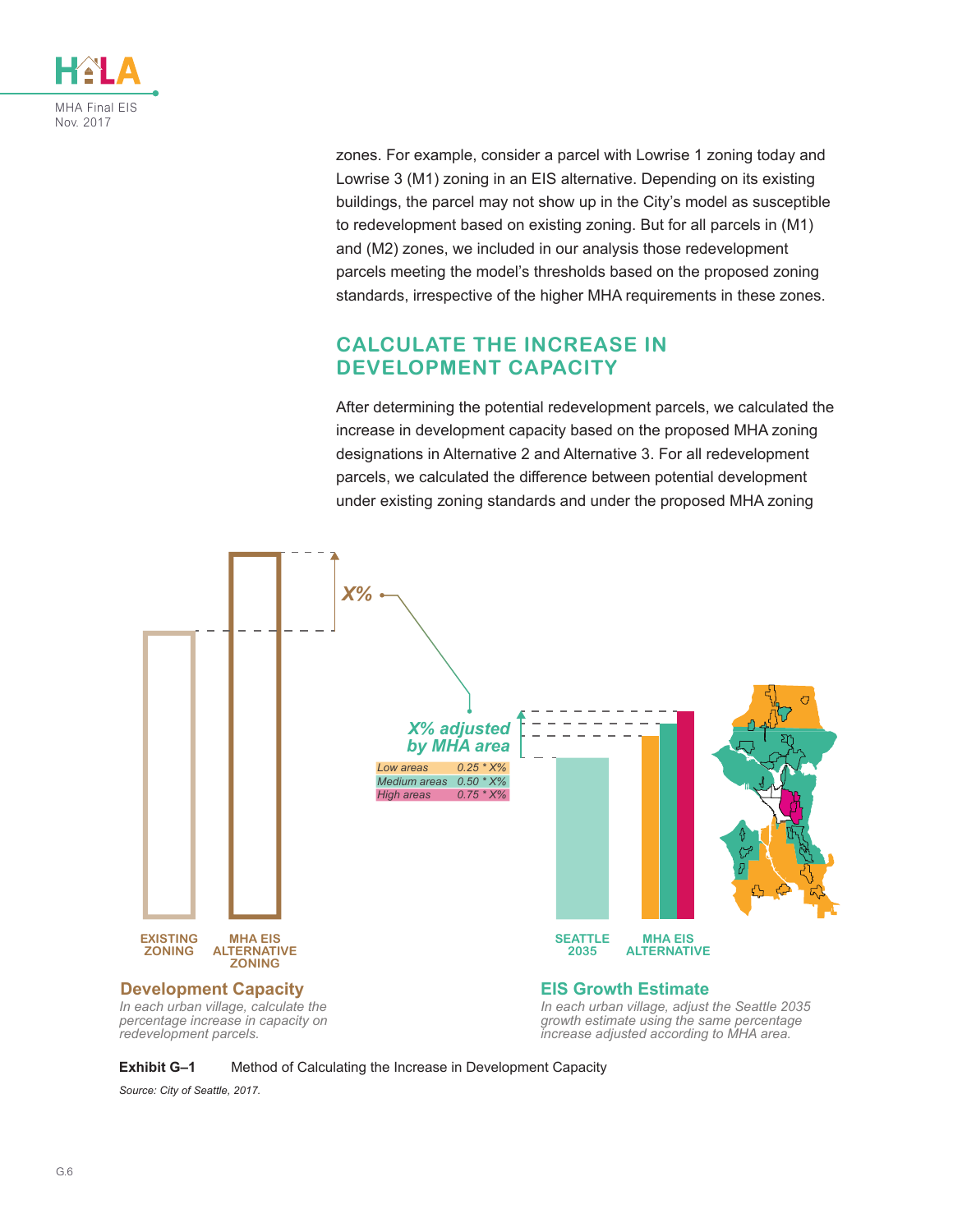

standards.<sup>4</sup> This calculation incorporates land use regulations that govern how large a building can be, particularly FAR limits.<sup>5</sup>

We then summarized the difference in overall residential and commercial development capacity for each urban village, expressed as a percentage increase. For example, if an urban village has capacity for 1,000 homes under existing zoning and 1,500 homes under one of the EIS alternatives, residential development capacity has increased 50 percent. Where MHA implementation would expand an urban village boundary based on the Seattle 2035 Comprehensive Plan, we calculated the relative increase in capacity based on the expanded urban villages boundaries for each EIS action alternative.<sup>6</sup>

Several important caveats apply to the calculation of development capacity:

- 1. It does not estimate how much or how quickly development will occur in a specific time period.
- 2. It does not predict market demand.
- 3. It does not factor in financial feasibility, construction costs, or the willingness of a property owner to sell or redevelop.
- 4. It evaluates only the quantity of development that could theoretically eventually be produced for a given zoning scenario.

#### **ESTIMATE INCREASE IN HOUSING AND JOB GROWTH**

To estimate potential growth under each EIS alternative, we estimated how the increase in development capacity due to MHA zoning changes could potentially increase growth beyond the adopted 20-year growth estimates in the Seattle 2035 Comprehensive Plan used for Alternative 1 No Action. For study purposes, the MHA EIS assumes that increasing development capacity could result in additional growth beyond the minimum of 70,000 households and 115,000 jobs anticipated in Seattle 2035.

Development capacity is only one factor that influences where and when housing is built. Market factors, such as the cost of housing, access

*<sup>4</sup> Some parcels have two or more zoning designations. For these "split-zone" parcels we calculated development capacity based on the zone containing the parcel's centroid.*

*<sup>5</sup> See Appendix F for a full list of existing and proposed FARs used in the capacity analysis.*

*<sup>6</sup> See Appendix H for the zoning maps analyzed in each EIS alternative.*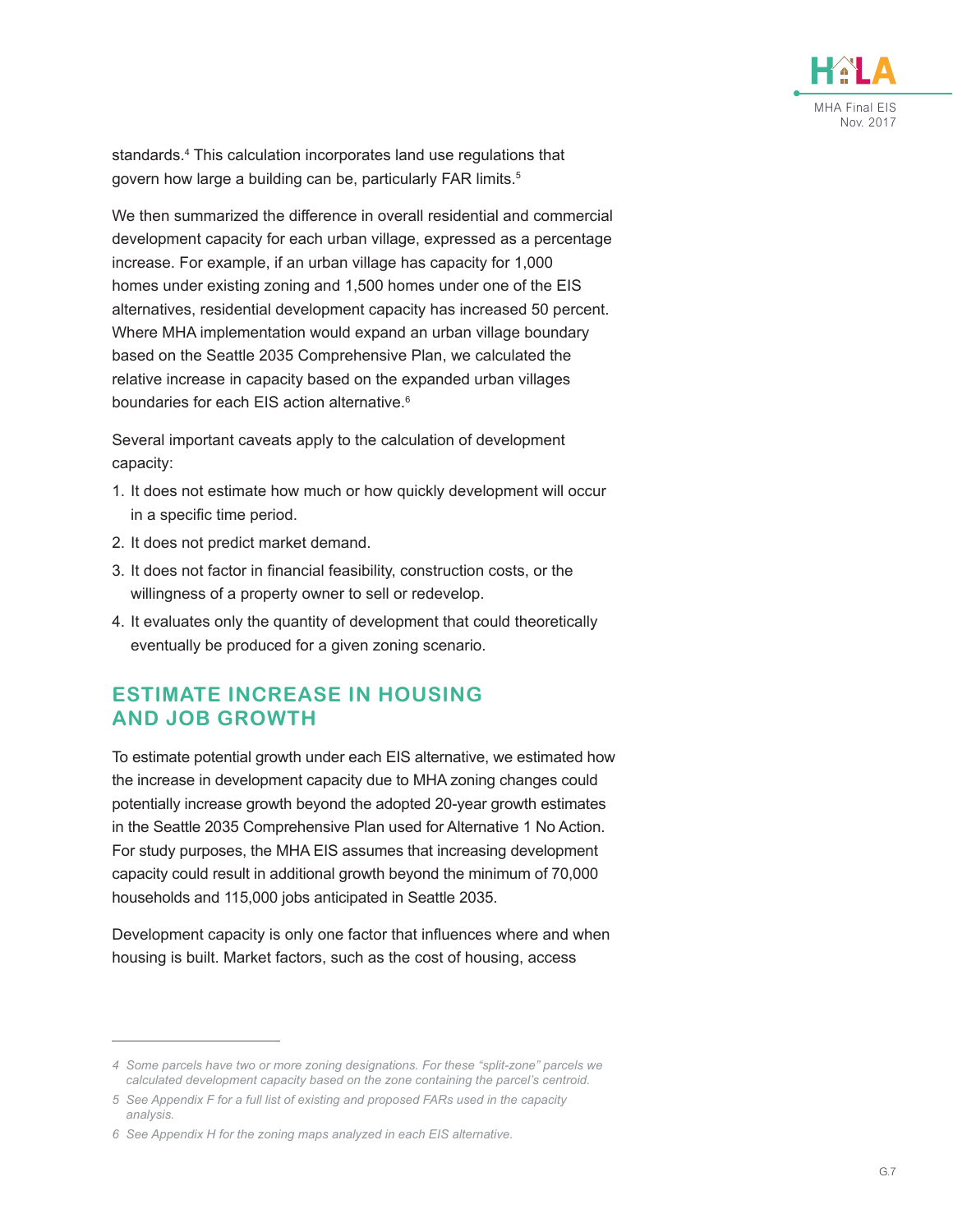

to jobs, local amenities, and overall regional demand, also influence housing growth.

While increases in development capacity will tend to increase the amount of development in an area, the overall demand for housing in a neighborhood also limits the effect of any development capacity changes there. The extent to which future growth will be influenced more by development capacity or by market demand varies. The influence of these factors can be summarized into two extreme viewpoints:

- **1. Capacity-limited development:** The view that demand for new housing across Seattle or in a specific neighborhood is so great that all potential redevelopment sites will develop with the maximum amount of development that zoning laws allow. In this view, zoning alone determines how much growth will occur. Additional development capacity provided in a given area will be developed at the same rate as existing capacity.
- **2. Market-limited development:** The view that there is a certain fixed amount of demand for housing in a given area determined by its general cost, location, school system, amenities, etc. In this view, increasing development capacity will not result in additional new development because demand determines how much development will occur.

This EIS assumes that the most probable and reasonable scenario is somewhere between these viewpoints. Therefore, the analysis assumes that additional development capacity would increase growth in the following proportions:

| MHA Area*               | <b>Method</b>                                                                                                                                     |
|-------------------------|---------------------------------------------------------------------------------------------------------------------------------------------------|
| <b>High MHA areas</b>   | For every 1 percent increase in the urban village development capacity, the 20-year<br>Comprehensive Plan growth estimate increases 0.75 percent. |
| <b>Medium MHA areas</b> | For every 1 percent increase in the urban village development capacity, the 20-year<br>Comprehensive Plan growth estimate increases 0.5 percent.  |
| Low MHA areas           | For every 1 percent increase in the urban village development capacity, the 20-year<br>Comprehensive Plan growth estimate increases 0.25 percent. |

#### **Exhibit G–2** Method for Estimating Growth Based on Development Capacity Changes

*\* MHA requirements are proposed to vary geographically based in part on market conditions, as shown in [this map](https://www.seattle.gov/Documents/Departments/HALA/Policy/MHA Areas.pdf). Source: City of Seattle, 2017.*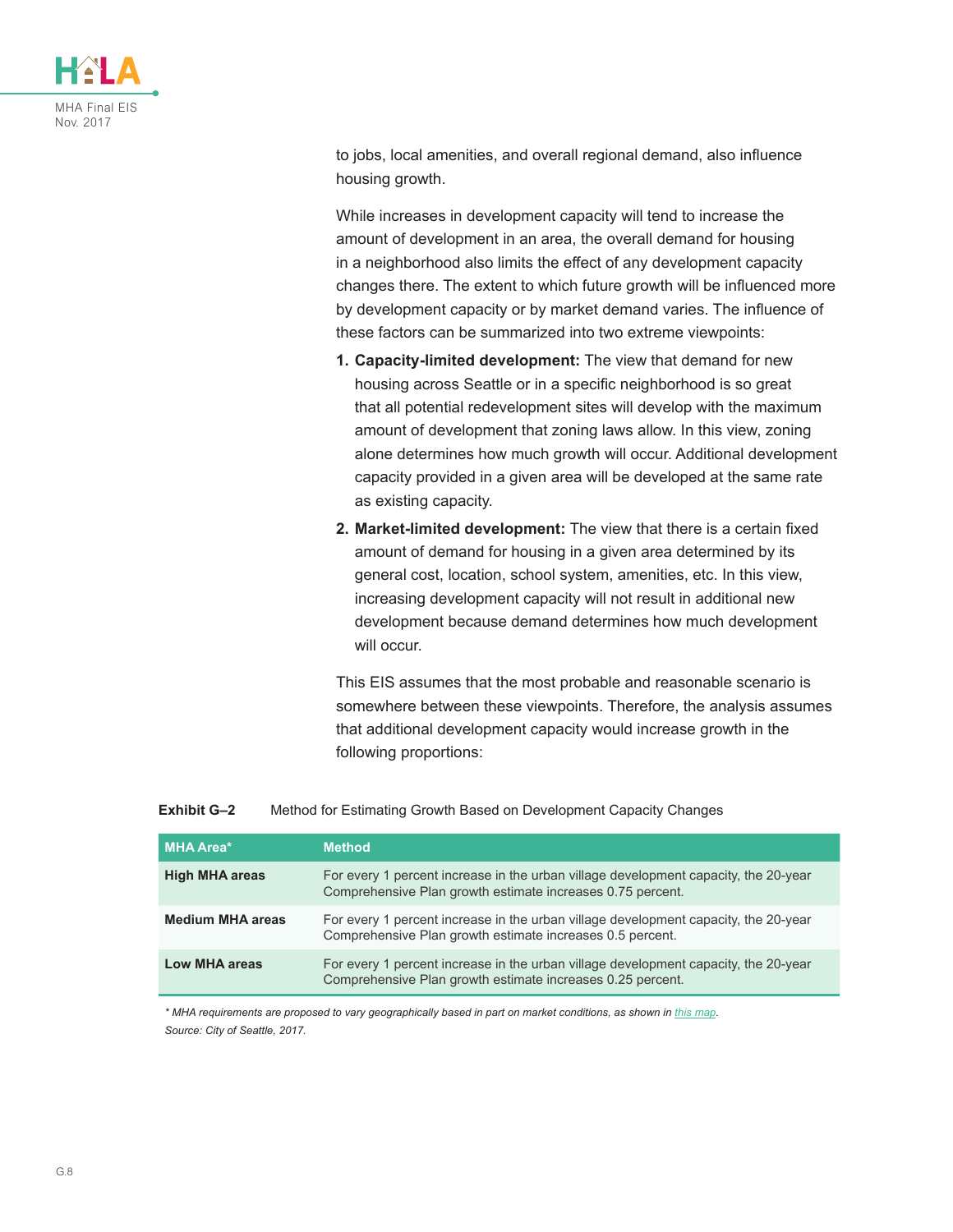

In a growing region, new development generally occurs more quickly in strong market areas and more slowly in weak market areas. Where zoning envelopes constrain the amount that can be built in a strong market, an increase in the zoning envelope (i.e., additional development capacity) has a stronger effect on the resultant amount of growth. Where the market is weak, increased development capacity has a less direct relationship with growth. We consider market strength dynamics when we estimate how increased development capacity could result in additional growth, as seen in the table above.

This method reflects and balances the effects of the unique MHA zoning proposal for each urban village (expressed as a development capacity increase); market factors; and the statewide forecasting, countywide policy, and local planning of the Seattle 2035 growth estimate.

#### **ESTIMATE MHA AFFORDABLE HOUSING PRODUCTION**

Using the methods above, we arrive at an estimate of residential and commercial growth for the study area overall and for each urban village. For residential growth, these estimates include market-rate housing and affordable housing created through the MHA performance option, because together these housing units represent residential growth that occurs through market-rate development.<sup>7</sup> Based on the residential and commercial growth estimates citywide and for each urban village, we calculate the number of affordable homes we can expect for each EIS alternative through the MHA payment and performance options. To do this, we used the following assumptions and steps:

- In the EIS study area, 50 percent of residential development will choose the performance option and 50 percent will choose the payment option. All commercial development will choose the payment option.
- New affordable housing funded by the Office of Housing (OH) requires a contribution of \$80,000 per unit from OH (based on a model project leveraging four percent low-income housing tax credits and no additional public funds).
- 10 percent of MHA payment revenue would go to program administration.

*<sup>7</sup> Likewise, this residential growth estimate also includes affordable housing created through the Multifamily Tax Exemption (MFTE) program.*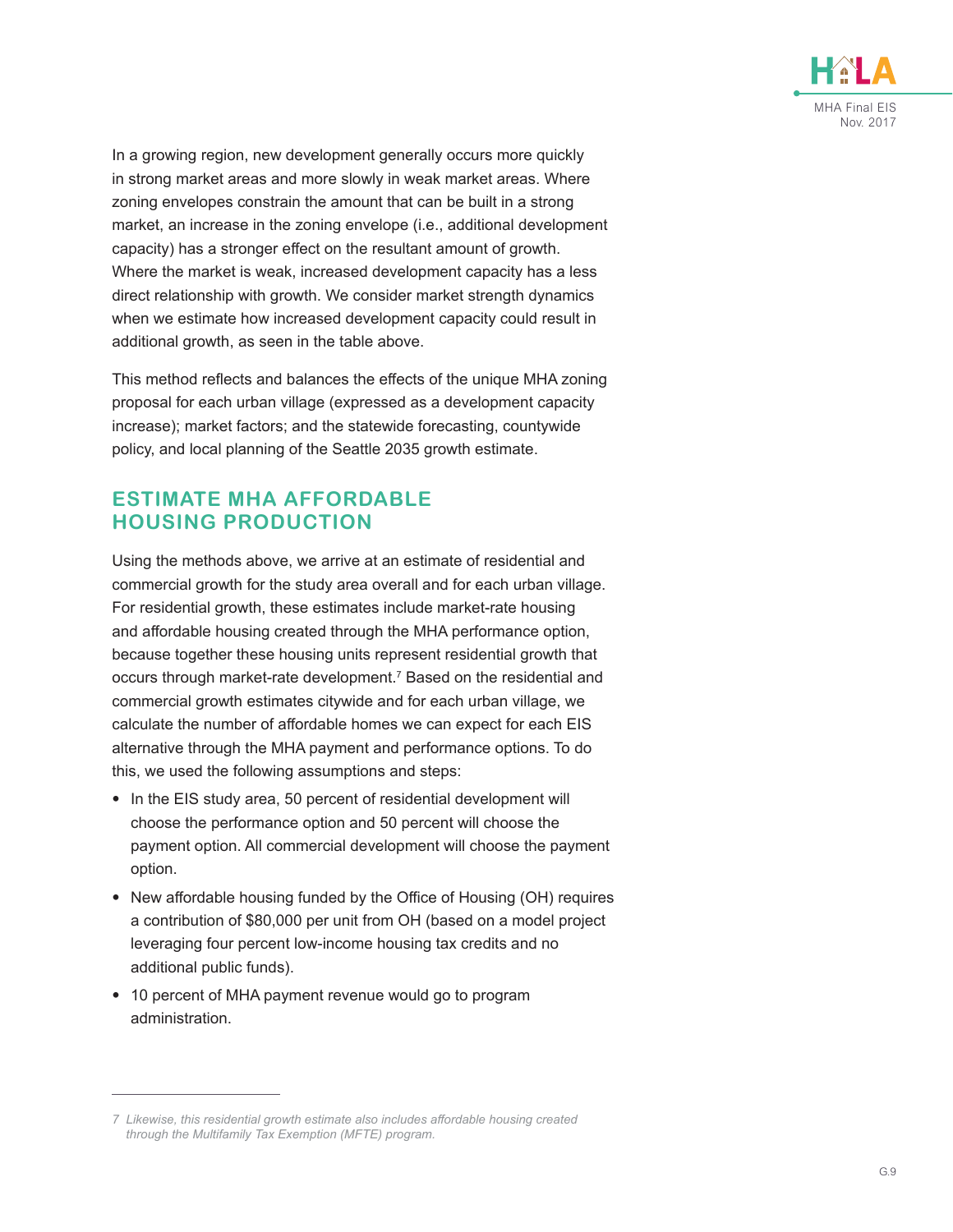

- Four percent of growth outside of urban villages over the next 20 years will occur in Single Family Residential zones, where MHA does not apply. MHA payment and performance requirements will apply to the remaining growth outside of urban villages.
- For analysis purposes, MHA requirements for new development in each urban village are calculated as a weighted average of the (M), (M1), and (M2) requirements based on the relative proportion of parcel square footage in (M), (M1), and (M2) zones in that urban village.
- For analysis purposes, the distribution of affordable housing funded through MHA payments to each urban village is proportional to that urban village's share of the 20-year citywide residential growth estimate in each EIS alternative.

#### **ESTIMATE POTENTIAL DEMOLITION**

A component of identifying how the alternatives could affect displacement is estimating the number of housing units that could be demolished as older buildings are replaced by newer ones through redevelopment. Demolitions associated with each alternative fall in two categories. First, there are demolitions already permitted by the City. Some of these housing units have already been demolished since 2015, and other demolitions are permitted to occur in the future. These demolitions will occur under all alternatives and are associated with building permits that have already been approved and therefore are not subject to MHA requirements. The number of demolitions in this category reflects the pace of growth in recent years and the pipeline of growth already permitted and underway.

Second, there are demolitions that have not already been permitted. Estimating the number of demolitions in this category is more difficult since we do not know which parcels will redevelop in the future. Therefore, we estimate the number of demolitions in this category using two different methods to provide a range of possible outcomes. One method allocates growth to parcels with the lowest developmentto-capacity ratio based on Seattle's development capacity model. The other method assumes a continuation of the historic ratio of new units to demolished units. We describe each method in more detail below.

#### **Modeling Demolition by Allocating Growth to Parcels**

Because the city has development capacity to accommodate more housing and job growth than is anticipated over the next 20 years, we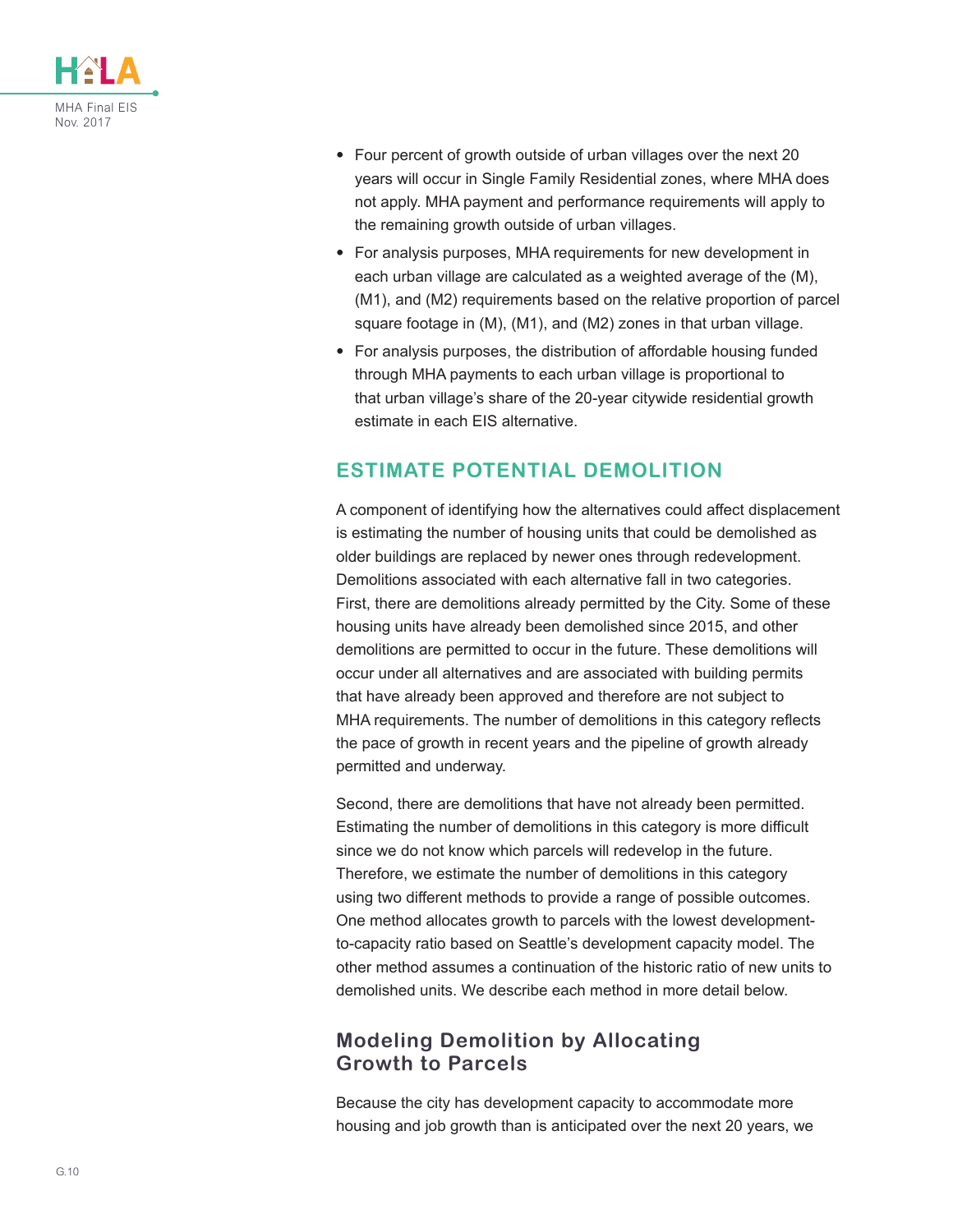

model redevelopment given each urban village's 20-year housing and job growth estimate. This requires assumptions about which parcels are most likely to redevelop. Using the City's development capacity model, we determined which parcels have the potential to redevelop, as previously described. We then ranked all redevelopment parcels based on the ratio of existing developed floor area to the maximum allowed developed floor area under proposed zoning. Parcels with the lowest ratios were ranked highest. For example, a parcel with an existing 5,000-square-foot commercial building with proposed zoning that would accommodate a 20,000-square-foot building has a ratio of 0.25. But if this same parcel had only a parking lot and no existing buildings, its ratio would be zero, the lowest possible. For parcels with residential uses, the ratio reflects the current number of housing units compared to the maximum allowable number of housing units, assuming an average unit size of 1,000 square feet.

To determine the total amount of growth to allocate to parcels in each urban village, we first subtracted the total amount of development currently in the pipeline (i.e., development already permitted but not yet completed by 2015) from the total growth estimated for that village. We then divided the remaining residential growth into three zoning categories: Residential Small Lot, Lowrise and Midrise, and Highrise and Commercial. For each urban village, the model assumes that the share of total units allocated to parcels in each of these categories matches the share of total residential capacity in each of these categories. This helped ensure that redevelopment occurred on parcels in various zones, including current Single Family zones, rather than only the empty parking lots and vacant parcels at the top of the ranked list for each urban village.

We then allocated four different categories of growth to parcels for each urban village: housing units (in three different categories) and jobs. Parcels with the lowest development-to-capacity ratio received growth first, proceeding down the ranked list until all remaining growth was allocated. The split between job and housing growth on parcels in mixeduse zones was proportional to the overall ratio of job growth to housing growth estimated for that urban village. Finally, with the allocation process complete, we summarized the total number of existing housing units on parcels that the model assumes will be redeveloped.

This method of estimating the number of demolitions has limitations. Many complex factors affect the exact timing and location of growth, making it exceedingly difficult to predict a parcel-specific distribution of growth over 20 years. Nonetheless this model identifies a plausible growth scenario detailed enough to generate a specific estimate for the